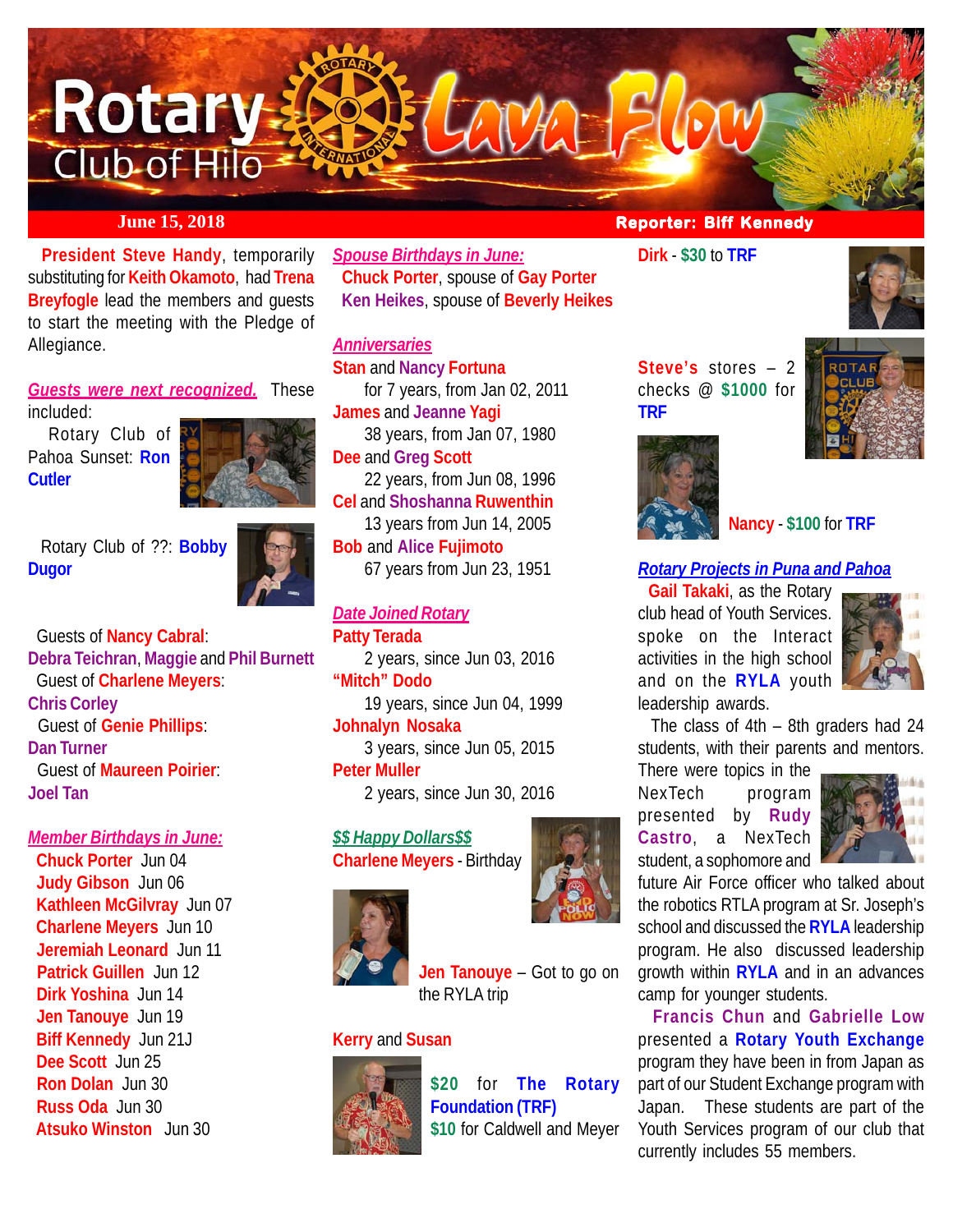#### *Birthdays:*

**Chuck Porter** June 4 **Judy Gibson** June 6 **Kathleen McGilvray** June 7 **Charlene Meyers** June 10 **Jeremiah Leonard** June 11 **Patrick Guillen** June 12 **Dirk Yoshina** June 14 **Jen Tanouye** June 19 **Biff Kennedy** June 21 **Dee Scott** June 25 **Ron Dolan** June 30 **Russ Oda** June 30 **Atsuko Winston** June 30

#### *Club Anniversary:*

**Patty Terada** June 3, 2016 (2) **Mitchell Dodo** June 4, 1999 (19) **Johnalyn Nosaka** June 5, 2015 (3) **Pete Muller** June 20, 2016 (2)

#### *Wedding Anniversary:*

**Stan & Nancy Fortuna** June 2 (7) **Jimmy & Jeanne Yagi** June 7 (38) **Dee & Greg Scott** June 8 (22) **Cel & Shoshanna Ruwethin** June 14 (13) **Bob & Alice Fujimoto** June 23 (67)

#### *Announcements:*

**June 22 - No Meeting June 23 - Brew Fest June 29 - Rotary Meeting Dawn Tavares, Camp Agape**

#### *Rotary Club of Hilo Board of Directors* **2017 – 2018:**

- President **Steve Handy, Jr.**
- Past President **Randy Hart**
- President Elect **Keith Okamoto**
- Vice President **Mitch Dodo**
- Co-Secretary **Treena Breyfogle**
- Co-Secretary **Jan Tanouye**
- Treasurer **Corey Kawamoto**
- Sergeant at Arms **Shane Okimoto**
- Rotary Foundations **Malcolm Chun**
- Membership **Connie Ichinose**
- Public Relations **Marcia Prose**
- International Service **Stew Hussey**
- Community Service **Wally Wong**
- Vocational Service **Bobby Stivers-Apiki**
- Club Service **Kui Costa**
- New Generations **Gail Takaki**
- **Foundation Chairpersons:**
- Hilo Rotary Club Foundation **Tim Beatty**
- The Rotary Foundation **Malcolm Chun**
- Hawaii Rotary Youth Foundation **Mitchell Dodo**

 **Rotary Youth Services** awards were presented to **Rudy Castro** and to **Ron Cutler**, of the Rotary Club of Pahoa.

The meeting was closed with **the Four Way Test**.



**Jeremiah Leonard**



**Malcolm Chun Marcia Prose** 



**Beverly Heikes**



**Cathy Gray, Skye Czember**





**Helene Tajiri**









### **Photographer:Mitch Dodo**